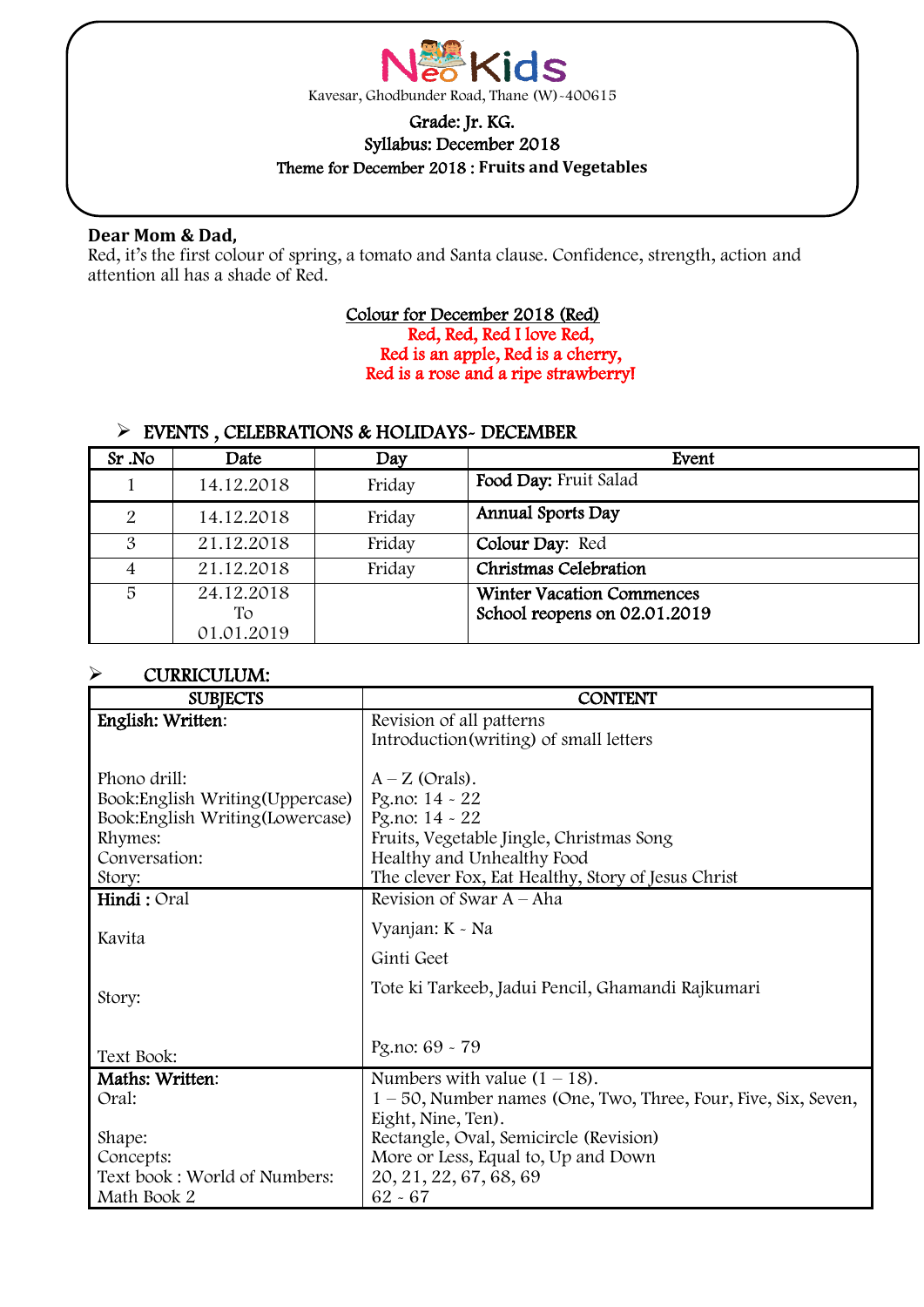| EVS:<br>Text book: World Around Me:<br>Concepts: | Fruits and Vegetables<br>Pg.no: $36 - 41$<br>Identification of fruits through colours, seeds (more or less) and<br>seedless, type (pulpy, juicy).<br>Vegetables – cooked, uncooked and leafy.<br>Healthy and Unhealthy food. |
|--------------------------------------------------|------------------------------------------------------------------------------------------------------------------------------------------------------------------------------------------------------------------------------|
| Art & Craft:                                     | Art book -Pg. no:10 (Vegetables), Pg. no: 11 (Snow Man) -<br>Colouring<br>Red Day & Christmas Craft: Decorative Stocking                                                                                                     |

## **CONVERSATION**



 Healthy Food: fruits, vegetables, milk and animal products, they make us strong and healthy, helps us to grow and keeps diseases away. Always prefer to eat fresh and healthy food.

Unhealthy Food: Junk food makes us lazy, unhealthy and is unable to fight with germs that causes disease. Avoid eating much of junk food.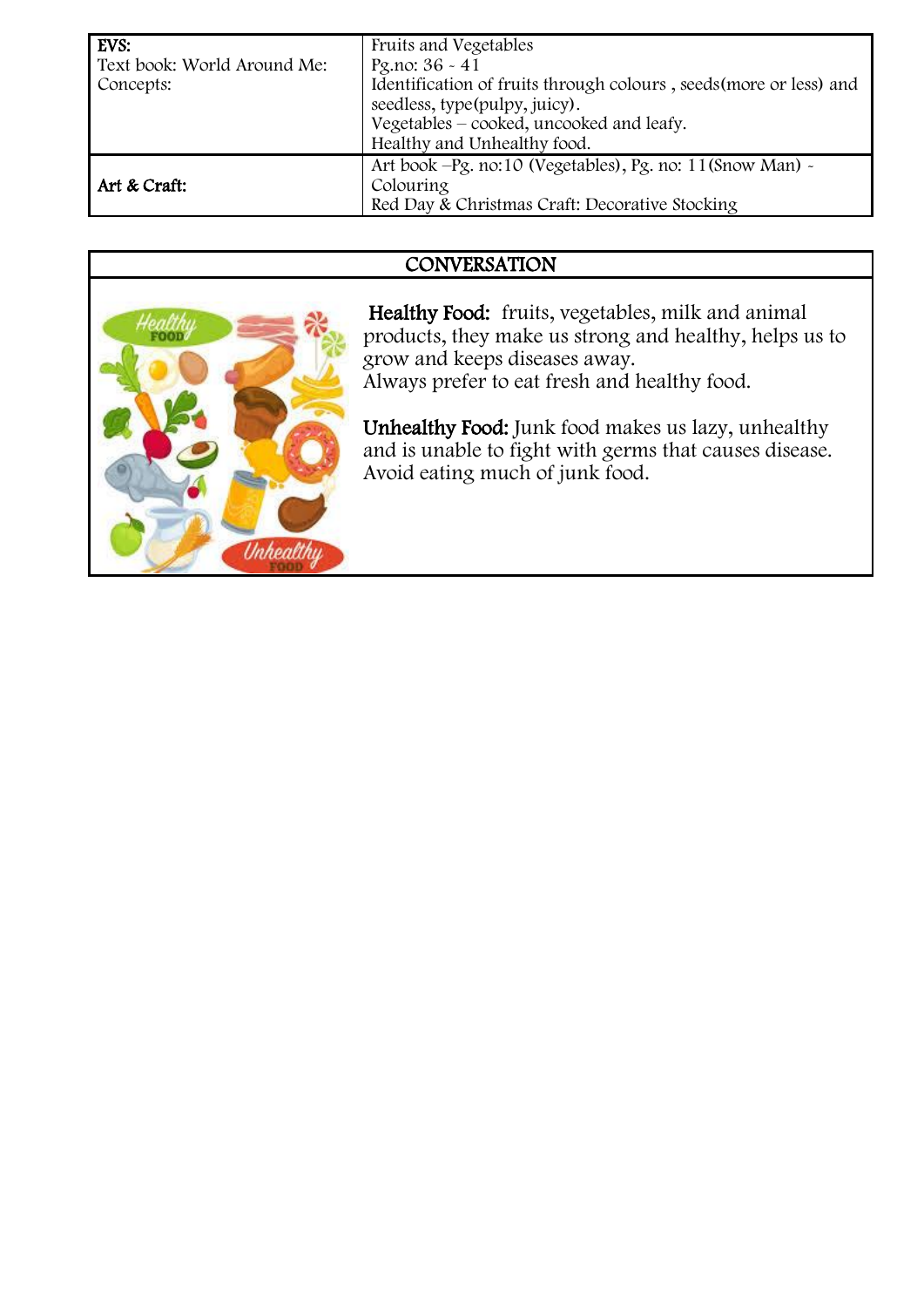## January - Events, Celebration and Holidays

| Sr. No. | Date       | Day       | Event                           |
|---------|------------|-----------|---------------------------------|
|         | 02.01.2019 | Wednesday | School Re-opens                 |
| 2       | 04.01.2019 | Friday    | Picnic (within school hours)    |
| 3       | 07-01-2019 | Monday    | <b>Nutrition Week Commences</b> |
| 4       | 11.01.2019 | Friday    | Food Day: Dry Fruits            |
| 5       | 15.01.2019 | Tuesday   | Holiday: Makar Sankranti        |
| 6       | 18.01.2019 | Friday    | Colour Day: Black               |
| ⇁       | 25.01.2019 | Friday    | Republic Day Eve Celebration    |

## RHYMES



## **Chipmunk Christmas Song**

Christmas, Christmas time is near -Time for toys and time for cheer. We've been good, but we can't last -Hurry Christmas, hurry fast!

Want a plane that loops the loop, We can hardly stand the wait, Please Christmas, don't be late.